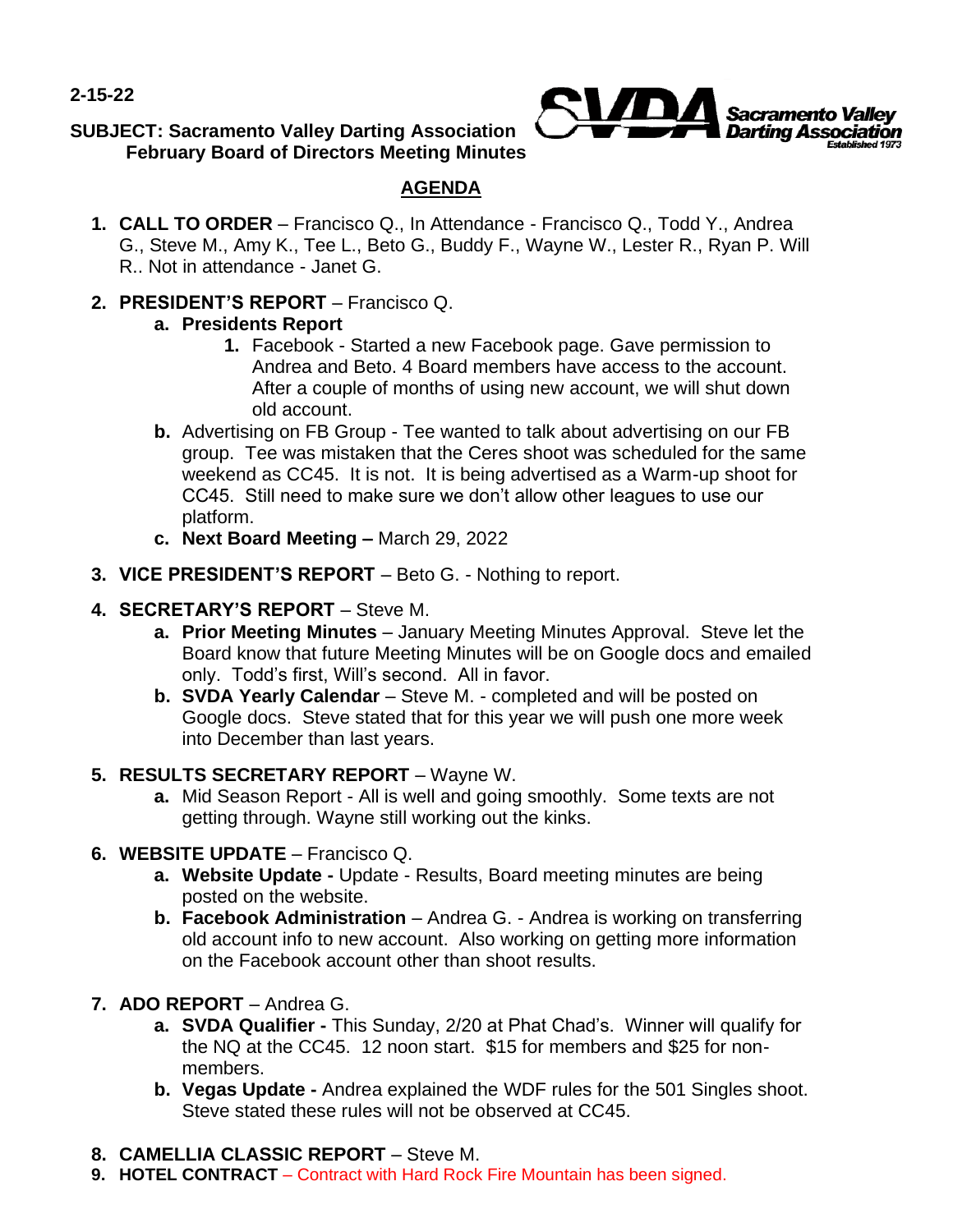- **a.** Second \$1000 deposit has been paid.
- **b.** MyPa will provide daily reports.
- **c.** 6 comp room nights + 1 comp room night per 10 booked rooms.
	- **1.** Steve 2
	- **2.** Francisco 2
	- **3.** Todd 2
	- **4.** Wayne Sat 1
	- **5.** Ron 2
	- **6.** Jenn Auvil Sat 1
	- **7.** Lester/Ryan Fri 1
	- **8.** Steve w/Magic Sat 1
	- **9.** Buddy Fri 1
- 2. **FLIER**  Flier has been completed, updated, and distributed.
	- **a.** Need copies of flier (150) for weekend. Steve to make copies
	- **b.** Fliers will be blasted out again by mid-week.
- 3. **ADO TOURNAMENT SANCTIONING**  CC45 has been approved by the ADO.
- 4. **MAGIC INSURANCE POLICY –** Magic has agreed to provide the insurance policy for CC45.
	- **a.** Todd has picked up the check and it is in the bank.
- 5. **ADVERTISING**
- 6. **CALENDARS**
- 7. **STANDARDS –** Sunday, February 20 at 11am at Storage Unit.
	- **a.** New standards are nearly complete. Carpet, trim, hole drilling, and puck mounting still required.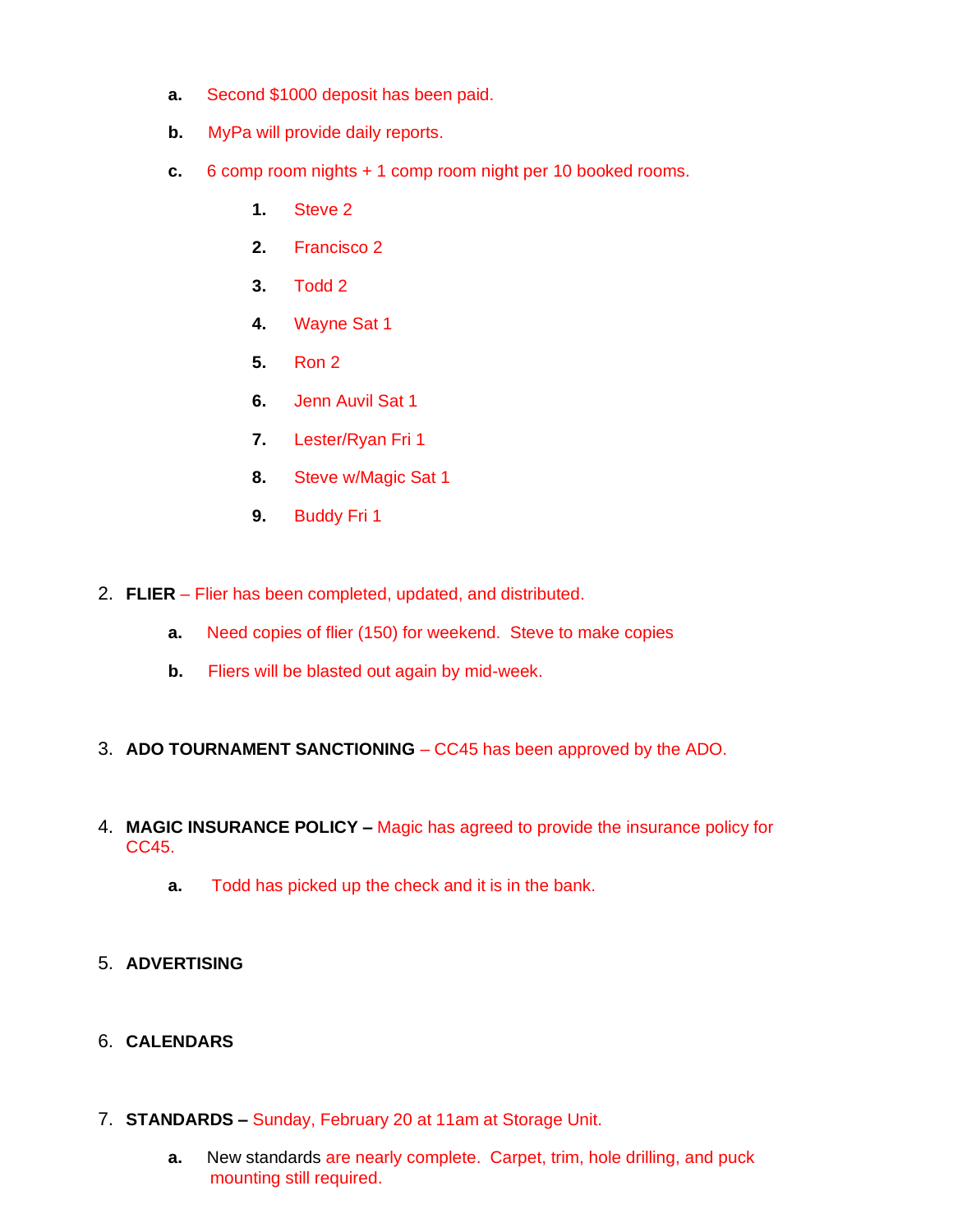- **b.** Scoreboards have been completed and ready to go.
- **c.** Light fixtures & electrical Target to supply 16 new light fixtures for free. Todd to pick up next week at Magic. Power strips have arrived and need to be readied for standards.
- **d.** Pens & erasers & cleaner & trays ordered and delivered. Trays painted.
- **e.** Skirts and stickers including finals board Stickers applied and ready to be mounted.
- **f.** Dartboards Target to supply 50 boards for free. Todd to pick up next week at Magic.
- **g.** Toe Lines Target to supply for free. Todd to pick up next week at Magic.
- **h.** Miscellaneous equipment Board numbers 41 48 completed. Ready for pick up.

### 8. **T-SHIRTS & OTHER VENDORS**

- **a.** T-shirts Amy coordinating with vendor. \$35 per shirt pre-ordered for all interested Board Members. Comp shirts for
- **b.** Vendors Magic only with larger kiosk
- **c.** Security Do not need this year
- **d.** CDC, Dart Connect, ADO NQ CDC Q School Friday 2pm, ADO NQ Friday 3pm
- 9. **RAFFLE TICKETS, SCORER TICKETS, FLIPPING COINS, & PULL TABS** Ordered and delivered. Who will sell during the weekend?
- 10.**REGISTRATION CARDS**  Steve to print up and provide.
- 11.**YOUTH AWARDS**  Ordered and Steve to pick up at Wilson.

#### 12.**SINGLES CHAMPION MUGS & TOURNAMENT MVP**

- **a.** Scaccia Originals Ordered and will be completed this week. Nate to bring Thursday/Friday. Entry fees and board sponsorship for Nate.
- 13.**SPONSORSHIPS**  SVDA Board to divide list and get sponsorships.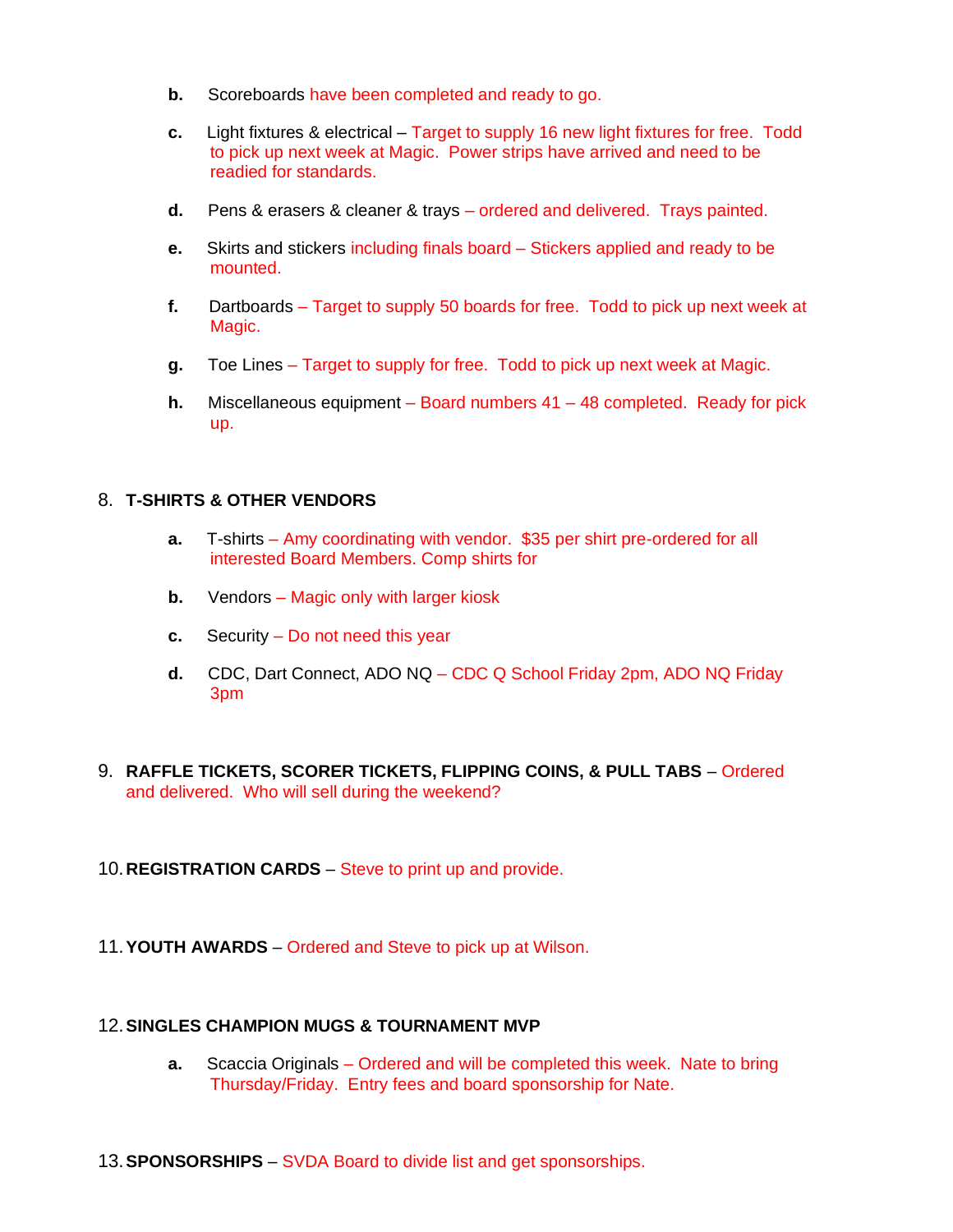- **a.** CC44 Sponsors L&L done, Heretic done, Wilson Trophy Steve, J's Todd, Time – done, Tayco – Tee, A-Z Darts – Steve, Target done, Allegheny done, Hard Rock done, Diamond – Steve, OTP – Lester, Phat Chad's – Andrea, Fort Rock – Amy, Churchill – Tee, Streets – Buddy, Mr. DArtza – Amy, Limelight – Todd, Demon – Will, Yo Mama done, SCVDA – Steve, Hardfeathers – Steve.
- **b.** League Sponsors –
- **c.** Outside League Sponsors –
- **d.** Major Sponsors Heretic
- 14. **PROGRAM**  Board to discuss.
- 15. **HOTEL FOOD & BAR**  Set-up through contract.
- 16. **SET UP & TEAR DOWN CREWS**  Tee and Beto to lead crew.
	- **a.** Room set-up Steve to send room layout to MyPa.

### 17. **TOURNAMENT STAFF**

- **a.** Event Coordination Steve, Ron, Mary, John, & Jennifer
- **b.** Registration Todd, Doug, & Lester
- **c.** Raffle Tix, Pull Tabs, Flipping Coins, Shirts Francisco, Wayne, +?
- **d.** Hotel Liaison Francisco
- 18. **LIVE STREAMING**  Will R. To live stream the event.

### **10. TREASURER'S REPORT** - Todd Y.

- **a. General & Camellia Classic Account Updates**  See the Treasurer's report attached to these minutes. Amy's first, Wayne's second, all in favor.
- **b. Bills Due/To Be Approved**  \$155/mo for storage unit. Will try and come up with work around at the CC45 Thank You dinner. Staff members that ordered a shirt for CC45 need to pay \$35. Will's first, Amy's second. All in favor.

General Fund Prior Balance: \$11,103.09 Deposits: \$70.00 W2022 Player signups \$35.00 BOD Shirt – Wayne paid Withdrawals: \$35.00 W2022 Player refund